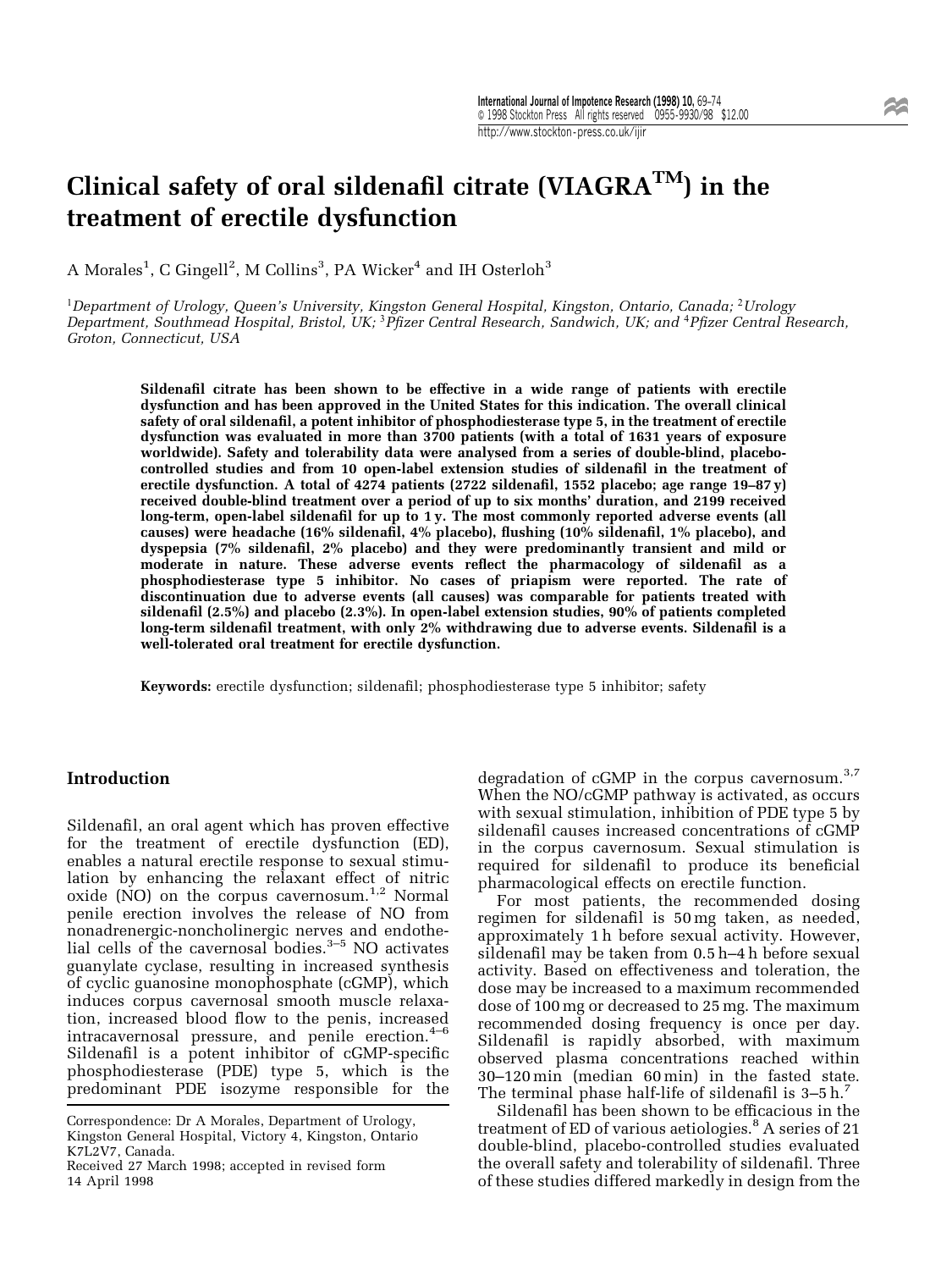others, thereby preventing their inclusion in the pooling of the safety data. This article describes the data from the remaining 18 double-blind, placebocontrolled studies and 10 long-term, open-label studies in which sildenafil was administered to more than 3700 patients (with a total of 1631 years of exposure worldwide).

### **Methods**

Safety and toleration data were analysed from 18 out of 21 randomised, double-blind, placebo-controlled (Phase II/III) studies of sildenafil (with 2355 patients) receiving doses of  $25 \,\text{mg}-100 \,\text{mg}$  and 10 long-term, open-label studies of sildenafil in the treatment of ED of a variety of aetiologies (namely, organic, psychogenic, or mixed organic/psychogenic). In the 18 placebo-controlled studies, a total of 4274 patients (2722 sildenafil, 1552 placebo; age range  $18-87$  y) with ED (mean duration  $5y$ ) received double-blind treatment of up to six months' duration. The 18 placebo-controlled studies had various designs (Table 1), and included fixed-dose and flexible-dose regimens. The fixed-dose studies assessed efficacy, safety, and tolerability by dose, and the flexible-dose studies assessed these endpoints in dosing situations that most closely resemble those used in clinical practice. Patients were aged 18 y or older with broad-spectrum ED of more than six months' duration, including those with concomitant disease, such as diabetes, hypertension, and depression, and those who had previous prostate surgery. The main exclusion criteria were penile anatomical deformities, treatment with nitrates or anticoagulants, and any significant concomitant medical condition that would impair the patient's ability to participate. Eighty-six percent (2340 out of 2722) of the patients treated with sildenafil took the drug on an as needed basis (PRN). However, patients were instructed not to take more than one dose daily. A total of 2199 patients received long-term, open-label sildenafil treatment for up to  $1y$ , including  $1430$ who had received double-blind sildenafil and 769 who had received double-blind placebo. Nitrate

therapy was excluded in all of these studies since sildenafil potentiates the hypotensive effects of nitrates. The safety database for these 28 studies totalled  $1631y$  of sildenafil exposure.

In all studies evaluated for this analysis, investigators recorded the occurrence of observed and patient-reported adverse events throughout the course of treatment. The nature of the adverse events (mild, moderate, or severe) and their outcome were also recorded. Investigators were asked to classify the relationship of the adverse event to the study drug as definitely related, uncertain, or not related. In all studies, a treatment-related adverse event was defined as any event classified as definitely related or of uncertain relation to the study drug. This classification was also used when relationship data were missing. Serious adverse events included any event that suggested a significant hazard, such as those that were fatal, lifethreatening, permanently disabling, requiring hospitalisation, or that involved cancer, a congenital anomaly, or a drug overdose. Laboratory tests and blood pressure measurements were conducted at the screening visit, at regular intervals during study drug administration, and at the end of each study (final visit). In two of the placebo-controlled studies, electrocardiogram (ECG) recordings were obtained within 24 h of dosing.

### Results

#### Adverse events

In PRN flexible-dose, placebo-controlled studies, which reflect drug usage in clinical practice, the most commonly recorded adverse events of all causes reported by patients receiving sildenafil were headache  $(16\%)$ , flushing  $(10\%)$ , and dyspepsia (7%) (Table 2). Nasal congestion, abnormal vision, diarrhoea, dizziness, and rash were also reported. The incidences of the most commonly recorded adverse events of all causes were higher in patients receiving sildenafil than in those receiving placebo.

Table 1 Number of patients treated in Phase II/III studies

| Studies (number)                                        | Number of patients |         |
|---------------------------------------------------------|--------------------|---------|
|                                                         | Sildenafil         | Placebo |
| Phase II/III placebo-controlled (18 of 21) <sup>a</sup> | 2722               | 1552    |
| PRN dosing $b(11)$                                      | 2340               | 1332    |
| Flexible dosing (6)                                     | 734                | 725     |
| Fixed dosing (5)                                        | 1606               | 607     |
| Phase II/III open-label extension (10)                  | 2199               |         |

<sup>a</sup>Three studies are of different designs and are not included in the analysis.

 $<sup>b</sup> PRN$  dosing = as needed.</sup>

22 70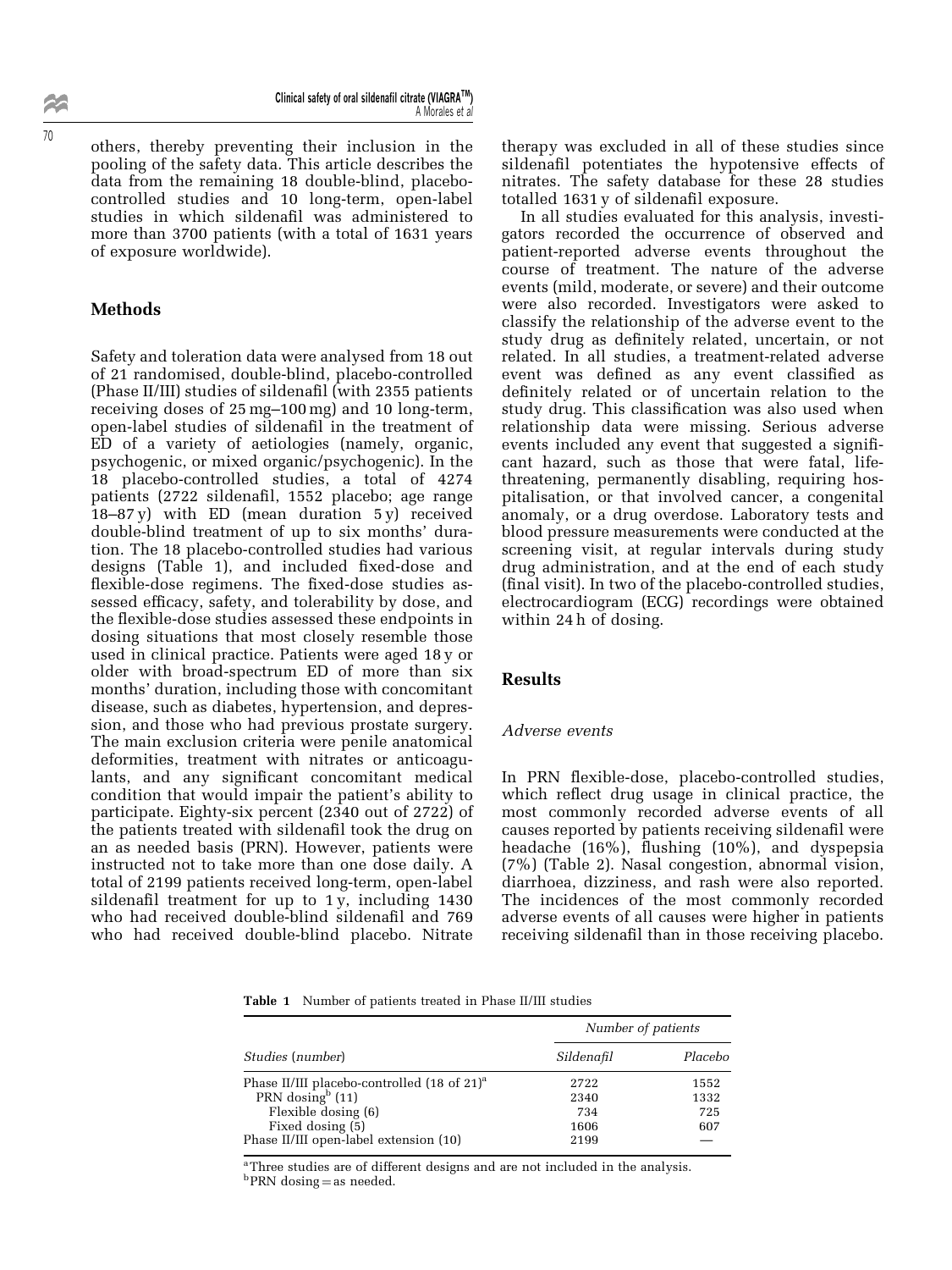**Table 2** Adverse events of all causes reported by  $>2\%$  of patients treated with sildenafil or placebo in PRN flexible-dose, placebo-controlled studies

| Adverse event                | Percentage of patients<br>reporting event <sup>a</sup> |                              |  |
|------------------------------|--------------------------------------------------------|------------------------------|--|
|                              | Sildenafil<br>$(n=734)$<br>$\%$                        | Placebo<br>$(n=725)$<br>$\%$ |  |
| Headache                     | 16                                                     |                              |  |
| Flushing                     | 10                                                     |                              |  |
| Dyspepsia                    | 7                                                      | 2                            |  |
| Nasal congestion             | 4                                                      | 2                            |  |
| Urinary tract infection      | 3                                                      | 2                            |  |
| Abnormal vision <sup>b</sup> | 3                                                      |                              |  |
| Diarrhoea                    | 3                                                      |                              |  |
| <b>Dizziness</b>             | 2                                                      |                              |  |
| Rash                         | 2                                                      |                              |  |

<sup>a</sup>Other adverse events (respiratory tract infection, back pain, flu syndrome, and arthralgia) occurred at a rate of  $\geq$ 2%, but were

equally common with placebo. bAbnormal vision: mild and transient, predominantly colour tinge to vision, but also increased sensitivity to light or blurred vision. In these studies, only one patient discontinued due to abnormal vision.



Figure 1 Severity of adverse events of all causes for patients treated with sildenafil or placebo in PRN flexible-dose, placebocontrolled studies.

Adverse events were predominantly transient and mild or moderate in nature (Figure 1), with approximately two-thirds of all reports classified as mild.

The overall rate of discontinuation from treatment due to adverse events of all causes in PRN flexible-dose, placebo-controlled studies was comparable for patients in the sildenafil  $(2.5\%)$  and placebo (2.3%) treatment groups. Headache (1.1%), flushing  $(0.4\%)$ , and nausea  $(0.4\%)$  were the most common adverse events of all causes leading to discontinuation for patients receiving sildenafil. Only one patient in 2722 subjects treated with sildenafil discontinued treatment due to abnormal vision. Headache (0.4%) was the most common adverse event (all causes) leading to discontinuation for patients receiving placebo.

In PRN fixed-dose, placebo-controlled studies, the majority of the adverse events were also mild or moderate and self-limiting in nature for both patients receiving sildenafil and those receiving placebo. In PRN fixed-dose studies, the overall incidence of treatment-related adverse events and the incidences of the most commonly reported treatment-related adverse events (headache, flushing, dyspepsia, nasal congestion, abnormal vision, and dizziness) increased as the dose of sildenafil increased. The incidences of dyspepsia (17%) and abnormal vision (11%) were higher at 100 mg than at the lower doses of sildenafil in fixed-dose studies. The most common description of abnormal vision was a mild and transient colour tinge to vision. The overall nature of adverse events was similar to that observed in the PRN flexible-dose studies. The rates of discontinuation from treatment due to treatmentrelated adverse events were comparable at 25 mg  $(0.6\%)$  and  $50 \,\text{mg}$   $(0.4\%)$  of sildenafil and then increased at the  $100 \text{ mg}$  dose (1.2%); the corresponding rate for the placebo group was 1.0%. The most frequent adverse event causing discontinuation was headache in the fixed-dose studies  $(0.6\%$  in the 100 mg sildenafil group).

In the 10 long-term, open-label studies, 2199 patients received sildenafil. The majority of adverse events of all causes reported during these open-label studies were mild or moderate in nature, with the most common being headache  $(10\%)$ , flushing  $(9\%)$ , dyspepsia (6%), and respiratory tract infection (6%). The overall incidence of abnormal vision in openlabel extension studies was low (2%), with no longterm visual sequelae reported. The incidence and nature of the visual adverse events were similar in diabetic and nondiabetic patients. Only 10% of patients enrolled discontinued treatment prior to the end of the study for reasons that included loss to follow up, protocol violation, lack of efficacy, and adverse events. Adverse events of all causes accounted for 2% of the withdrawals over a 1 y period and lack of efficacy  $4\%$ . Headache was the most common adverse event (all causes) leading to discontinuation of treatment.

No cases of priapism were reported in any of the sildenafil studies.

#### Additional topics

PDE type 5 occurs in the systemic vasculature and as such the incidence of cardiovascular events following sildenafil therapy was of interest. In the 18 placebo-controlled studies, the incidence of cardiovascular adverse events other than flushing (described above) was  $3.0\%$  with sildenafil and  $3.5\%$ with placebo. Overall, 79% of all cardiovascular adverse events were mild, 16% were moderate, and only 6% were severe in nature for sildenafil, with a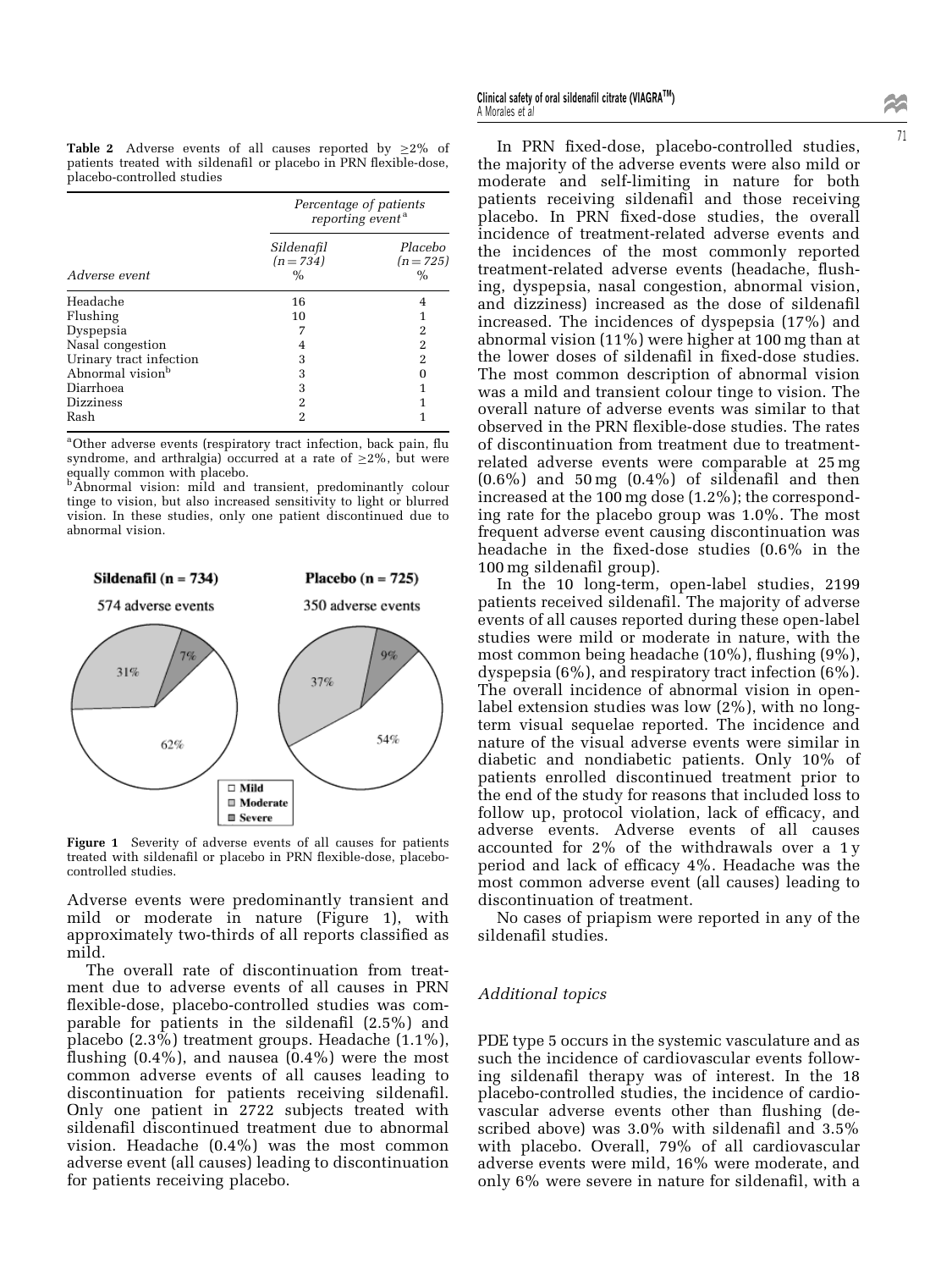Table 3 Incidence of serious cardiovascular adverse events and myocardial infarction in patients treated with sildenafil or placebo in Phase II/III studies

| <b>Studies</b>                                                                                           | Incidence $(95\% \ CI)^a$        |                                    |
|----------------------------------------------------------------------------------------------------------|----------------------------------|------------------------------------|
|                                                                                                          | Sildenafil                       | Placebo                            |
| Phase II/III placebo-controlled<br>Serious cardiovascular events <sup>b</sup><br>Myocardial infarction   | $4.1(2.7-5.5)$<br>$1.7(0.8-2.6)$ | $5.7(3.3-8.2)$<br>$1.4(0.2 - 2.6)$ |
| Phase II/III open-label extension<br>Serious cardiovascular events <sup>b</sup><br>Myocardial infarction | $3.5(2.3-4.7)$<br>$1.0(0.3-1.6)$ |                                    |

<sup>a</sup> Incidence is expressed as rate per 100 man-years of treatment. CI denotes confidence interval.

bSerious cardiovascular events include myocardial infarction, angina, and coronary artery disorder.

similar pattern for placebo. The rate of discontinuation of treatment due to cardiovascular adverse events was low and comparable for patients receiving sildenafil  $(0.9\%)$  and those receiving placebo (0.9%) in the 18 placebo-controlled studies.

Of the 2722 patients receiving sildenafil in the 18 placebo-controlled studies, 885 (33%) were also taking antihypertensive medications. The tolerability of sildenafil treatment was comparable for patients taking antihypertensive medications and those not taking these medications.

The incidence rate (per 100 man-years of treatment) of serious cardiovascular adverse events was comparable for patients who received sildenafil in placebo-controlled studies  $(4.1; 95\% \text{ CI } 2.6-5.5)$ , patients who received sildenafil in open-label extension studies  $(3.5; 95\% \text{ CI } 2.3-4.7)$ , and patients who received placebo  $(5.7; 95\% \text{ CI } 3.3-8.2)$  (Table 3). The rate of myocardial infarction was 1.7 per 100 man-years of treatment  $(95\% \text{ CI } 0.8-2.6)$  for patients treated with sildenafil in placebo-controlled studies compared with 1.4 per 100 man-years  $(95\% \text{ CI } 0.2-$ 2.6) for those receiving placebo, and 1.0 per 100 man-years  $(95\% \text{ CI } 0.3-1.6)$  for patients taking sildenafil in open-label extension studies. There were no serious adverse events of any type judged to be related to sildenafil treatment.

Pooled data from the 18 placebo-controlled studies indicated no change from baseline in the median value for systolic blood pressure, diastolic blood pressure, or heart rate for either the sildenafil group  $(n = 2146)$  or the placebo group  $(n = 1133)$ .

There was no evidence of sildenafil-induced abnormalities in either ECG parameters or laboratory test measurements.

#### **Discussion**

Treatment with oral sildenafil was well tolerated, with no serious safety concerns identified. Consistent with its known effects on the NO/cGMP pathway, sildenafil potentiates the hypotensive effects of nitrates. Patients taking organic nitrates were excluded from all 28 studies of sildenafil reported in this article. In man, basal NO plays an important role in the regulation of blood pressure via its arterial vasodilator effect. $9,10$  Sildenafil was well tolerated when administered alone or in combination with conventional antihypertensive agents. However, in Phase I studies in the presence of exogenously administered NO (namely, nitrates or NO donors), sildenafil administration was associated with clinically significant decreases in blood pressure. Therefore, administration of sildenafil in patients who are concurrently using organic nitrates in any form is contraindicated.

The 28 studies reported included more than 3700 patients who received sildenafil and 1631 total years of sildenafil exposure worldwide. The PRN flexibledose studies provide safety information in a situation resembling dosing patterns in clinical practice, the PRN fixed-dose studies provide insights on the safety of sildenafil by dose, and the open-label extension studies provide data on the long-term safety of sildenafil. Overall, the adverse events reported were transient, mild-to-moderate in nature, and rarely resulted in discontinuation of treatment. Safety data from the three double-blind, placebocontrolled studies not included in this analysis because of design differences were consistent with those reported here. No case of priapism was reported in any of the sildenafil studies.

The overall rate of discontinuation of treatment due to adverse events was low and comparable for patients receiving sildenafil at the recommended doses (25 mg–100 mg) and those receiving placebo in double-blind studies. In open-label extension studies, 90% of the patients enrolled completed longterm sildenafil therapy and only 2% withdrew due to adverse events of any cause. Sildenafil did not result in increased rates of myocardial infarction or other serious cardiovascular events during either short-term or long-term treatment. In fact, there were no serious adverse events related to sildenafil in the studies reported here. Furthermore, a study in which sildenafil was administered as needed for 16 weeks and then withdrawn demonstrated that there are no adverse effects associated with treatment withdrawal.<sup>11</sup>

The majority of the adverse events associated with sildenafil treatment are related to vasodilation (including headache, flushing, and nasal congestion), gastrointestinal events (dyspepsia), and visual effects (abnormal vision). All of these adverse events reflect the known pharmacological properties of sildenafil and, as would be expected, increase in incidence with increasing dose. Phase I studies showed that sildenafil has modest peripheral vasodilator properties, which can account for the occurrence of headache and flushing in some subjects. Nasal congestion is probably a result of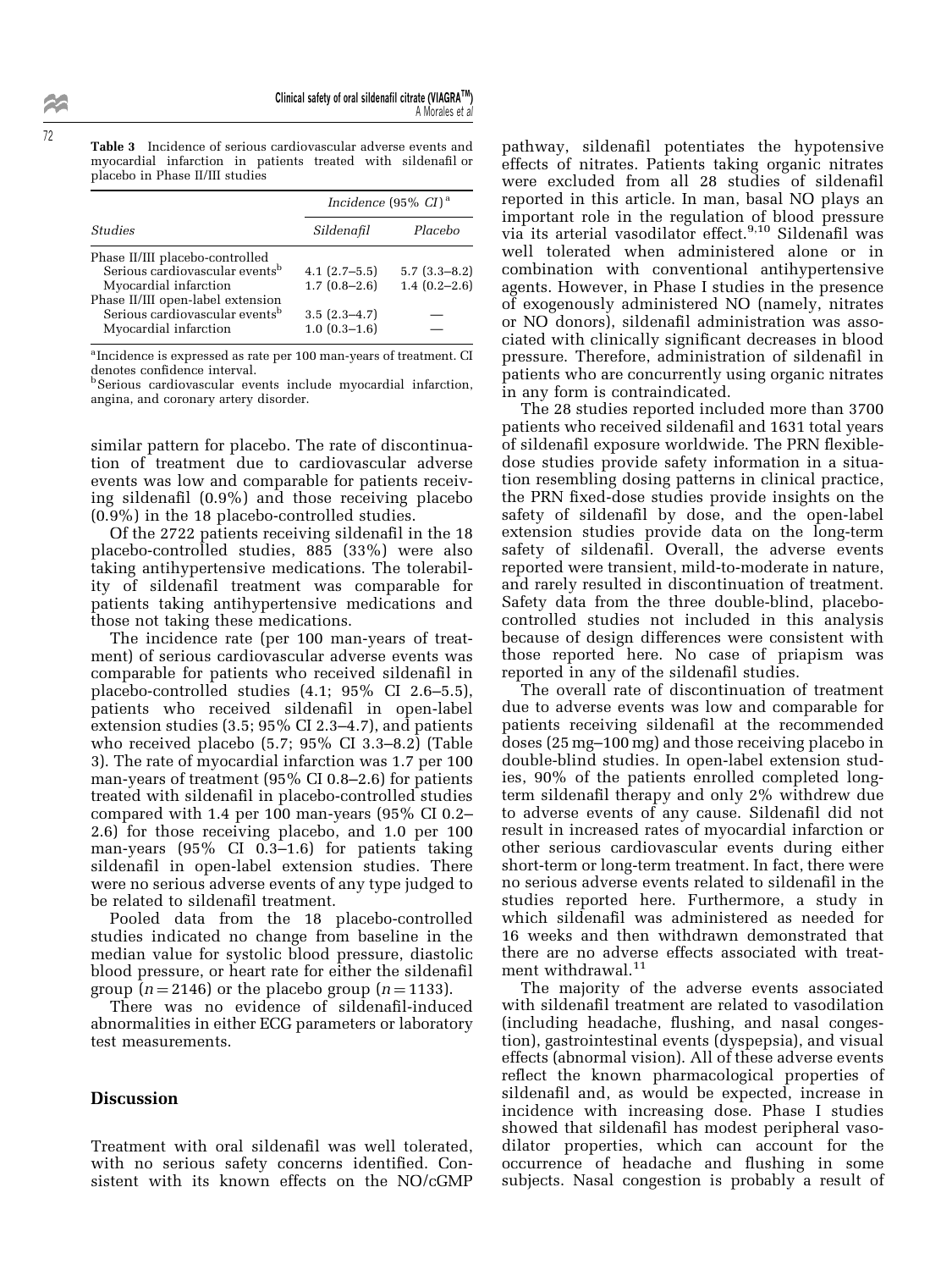hyperemia of the nasal mucosa, since PDE type 5 is located in the blood vessels of this tissue. The adverse events associated with vasodilation were generally mild or moderate in nature and rarely were a reason for discontinuation of treatment. In preclinical studies, sildenafil was shown to relax the isolated lower esophageal sphincter of dogs, indicating that PDE type 5 may have a role in maintaining the integrity of the gastro-esophageal junction. When characterised in clinical trials, the dyspepsia reported with sildenafil treatment was usually described as an occasional burning sensation in the epigastrium, suggesting that esophageal reflux may be the cause, as would be anticipated from the preclinical pharmacology. Although dose-related, the dyspepsia associated with sildenafil treatment was predominantly mild or moderate in nature. Preclinical studies also indicated that PDE type 6 of the retina plays an important role in the visual transduction pathway. Sildenafil demonstrates a 10fold selectivity for human PDE type 5 over PDE type  $6<sup>2</sup>$  In studies in dogs, sildenafil produces a doserelated reversible effect on hyperpolarization of retinal tissue in response to light, consistent with the inhibition of retinal PDE type 6. Long-term safety studies with a specific emphasis on ocular safety conducted in rats, dogs, and mice have not revealed any functional or morphological changes in the retina and optical pathways. Clinical pharmacology studies demonstrated that the only acute effect of sildenafil was a mild, transient change in colour discrimination in the blue-green range in some subjects. Sildenafil had no effect on other objective measures of visual function, including visual acuity, contrast sensitivity, intraocular pressure, Amsler Grid, visual fields, and recovery from a photostress test. For patients in the placebo-controlled and open-label extension studies, abnormal vision (usually described as a transient colour tinge to vision) was generally mild-to-moderate in nature and resulted in only one case of treatment discontinuation at doses within the recommended range. In one study in which visual effects were studied intensively in a small number of patients over a 1 y period, no significant change in any visual parameter was noted.

Sildenafil is a well-tolerated oral treatment for ED; its efficacy, excellent safety profile, lack of significant adverse events, convenient oral administration, and low rates of discontinuation from treatment suggest that sildenafil may be a valuable agent for the management of patients with ED.

### Acknowledgment

Conclusions

We are grateful to all the investigators who participated in the studies; to Dr. Michael Smith for assistance with data analysis; and to Dr. Michael Sweeney and Dr. Patricia Leinen for aid in manuscript preparation. The studies reported were funded by Pfizer Inc.

#### References

- 1 Boolell M, Gepi-Attee S, Gingell JC, Allen MJ. Sildenafil, a novel effective oral therapy for male erectile dysfunction. Br J Urol 1996; 78: 257-261.
- 2 Ballard SA et al. Sildenafil, an inhibitor of phosphodiesterase type 5, enhances nitric oxide mediated relaxation of human corpus cavernosum. Int J Impot Res 1996; 8: 103. Abstract.
- 3 Rajfer J et al. Nitric oxide as a mediator of relaxation of the corpus cavernosum in response to nonadrenergic, noncholinergic neurotransmission. *N Engl J Med* 1992; **326**: 90–94.
- 4 Burnett AL. Nitric oxide in the penis: physiology and pathology. *J Urol* 1997; 157: 320-324.
- 5 Wagner G, Saenz de Tejada I. Update on male erectile dysfunction. BMJ 1998; 316: 678-682.
- 6 Andersson K-E, Wagner G. Physiology of penile erection. Physiol Rev 1995; 75: 191-236.
- 7 Boolell M et al. Sildenafil: an orally active type 5 cyclic GMPspecific phosphodiesterase inhibitor for the treatment of penile erection dysfunction. Int J Impot Res 1996; 8: 47-52.
- 8 Goldstein I et al. Oral sildenafil in the treatment of erectile dysfunction. N Engl J Med 1998. In press.
- 9 Das S, Kumar KN. Nitric oxide: its identity and role in blood pressure control. Life Sci 1995; 57: 1547-1556.
- 10 Vallance P. Control of the human cardiovascular system by nitric oxide.  $J$  Hum Hypertens 1996; 10: 377-381.
- 11 Virag R et al. Sildena $\overline{H}$ l (VIAGRA<sup>TM</sup>), a new oral treatment for erectile dysfunction (ED): an 8 week double-blind, placebocontrolled parallel group study. Int J Impot Res 1996; 8: 116. Abstract.

# Editorial comment

# Clinical safety of oral sildenafil citrate (VIAGRA<sup>TM</sup>) in the treatment of erectile dysfunction-by Morales et al

This study clearly demonstrates that sildenafil is a safe drug and that it will probably gain wide acceptance in the population of male patients suffering from erectile dysfunction.

I think that in the near future every physician (from the family doctor to the specialist) must be ready to face a potentially overwhelming demand for this new drug. A critical